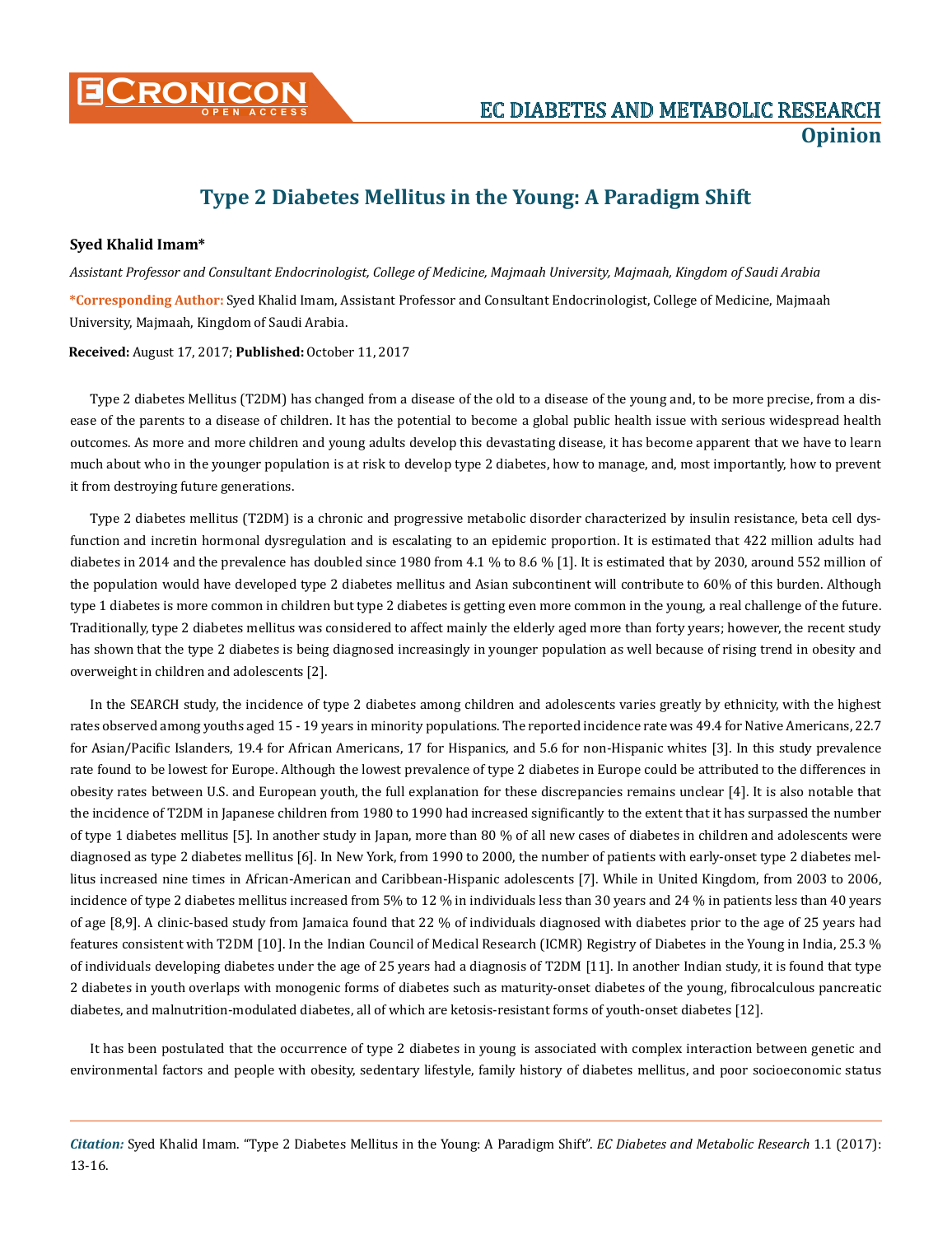are the major reasons for the increase in early-onset T2DM [13,14]. Amongst all the factors mentioned, over weight and obesity are the most closely linked with the rising trend of early onset type 2 diabetes in younger population of the world, and play a central role in type 2 diabetes epidemic in adults across the globe [15]. The prevalence of obesity has rapidly increased in the last century and now ranks as one of the major causes of morbidity and mortality in the industrialized world [16,17].

The incidence of obesity has also significantly increased by 70% in the younger population ages from 18 - 29 years, indicating that the younger population has the quickest increase in the incidence of obesity and T2DM [18]. Based on Centers for Disease Control (CDC) criteria, obesity has risen among children to its current prevalence of  $\sim$ 17% (this is slightly higher then WHO criteria), and disproportionately affects ethnic minorities [19].

After matching for age, the young patients with type 2 diabetes mellitus develop a higher incidence of microvascular complications compared to the patients with type 1 diabetes mellitus and cardiovascular disease is a major contributor to morbidity and mortality and the leading cause of death among people with T2DM [20,21]. Hillier and Pedula confirmed that patients with early‑onset T2DM present a higher risk of cardiovascular disease compared with patients with normal-onset T2DM [22].

Although numerous studies have been published that are related to the management of diabetes and its comorbidities in adults but only few studies are available to look into the management and complications of T2DM in the young. The Treatment Options for type 2 Diabetes in Adolescents and Youth (TODAY) study was designed to evaluate the efficacy of various treatments and provided a unique opportunity to study the disease progression and appearance of complications in a pediatric cohort with recent onset of the disease [23].

The study included 699 participants of ages from 10 to 17 years diagnosed with T2DM using the prevailing ADA criteria with illness duration of 2 years or less at the time of enrollment. In the TODAY study, hypertension was present in 11.6% of the population at baseline and increased to 33.8% by the end of the study. Prevalence of high-risk LDL-cholesterol rose from 4.5% at baseline to 10.7% at the end of the study. Microalbuminuria was found in 6.3% of the cohort at baseline and increased to 16.6%. Retinopathy was not assessed upon entry into TODAY, but was present in 13.9% of the TODAY cohort at the end of the study. Experience to date indicates that these complications and comorbidities are similar to that seen in adults, but occur on an accelerated timeline. So, it can be concluded that patients with early onset type 2 DM have a greater risk of developing microvascular and macrovascular complications, often at an earlier stage and with greater frequency than seen in type 1 diabetes mellitus. For this reason, obesity and T2DM in younger population have become major public health problems and if these metabolic disorders cannot be reversed, our society will face major challenges. That is, the burden of diabetes mellitus and its complications will affect many more individuals than currently anticipated, and the cost of diabetes mellitus to our society will cause us to consume enormous resources. Screening of high-risk groups may help in the early detection and prevention of complications of T2DM in young. Patients with early onset of type 2 diabetes mellitus merit an aggressive and supportive management in a multidisciplinary setting to prevent the development of significant morbidity and mortality during their most productive years.

Taking a life-course perspective is essential for type 2 diabetes prevention. Early in life, when eating and physical activity habits are formed and when the long-term regulation of energy balance may be programmed, there is a critical window for intervention to mitigate the risk of obesity and type 2 DM later in life [24,25].

Based on the above facts, primary prevention towards obesity should be given utmost priority and would require a comprehensive approach involving the schools, government and non-governmental agencies with a focus on healthier lifestyles. Schools have to focus on increasing children's physical activity and improving their nutrition and must have physical education curriculums designed to help optimize the health of children and should re-institute vigorous physical education programs for all children and in all grades. Nutrition counseling needs to be available so that children understand the importance of healthy eating. Furthermore, as an individual, all of us should play a role to put an end to the rise of this devastating disease in the young community.

14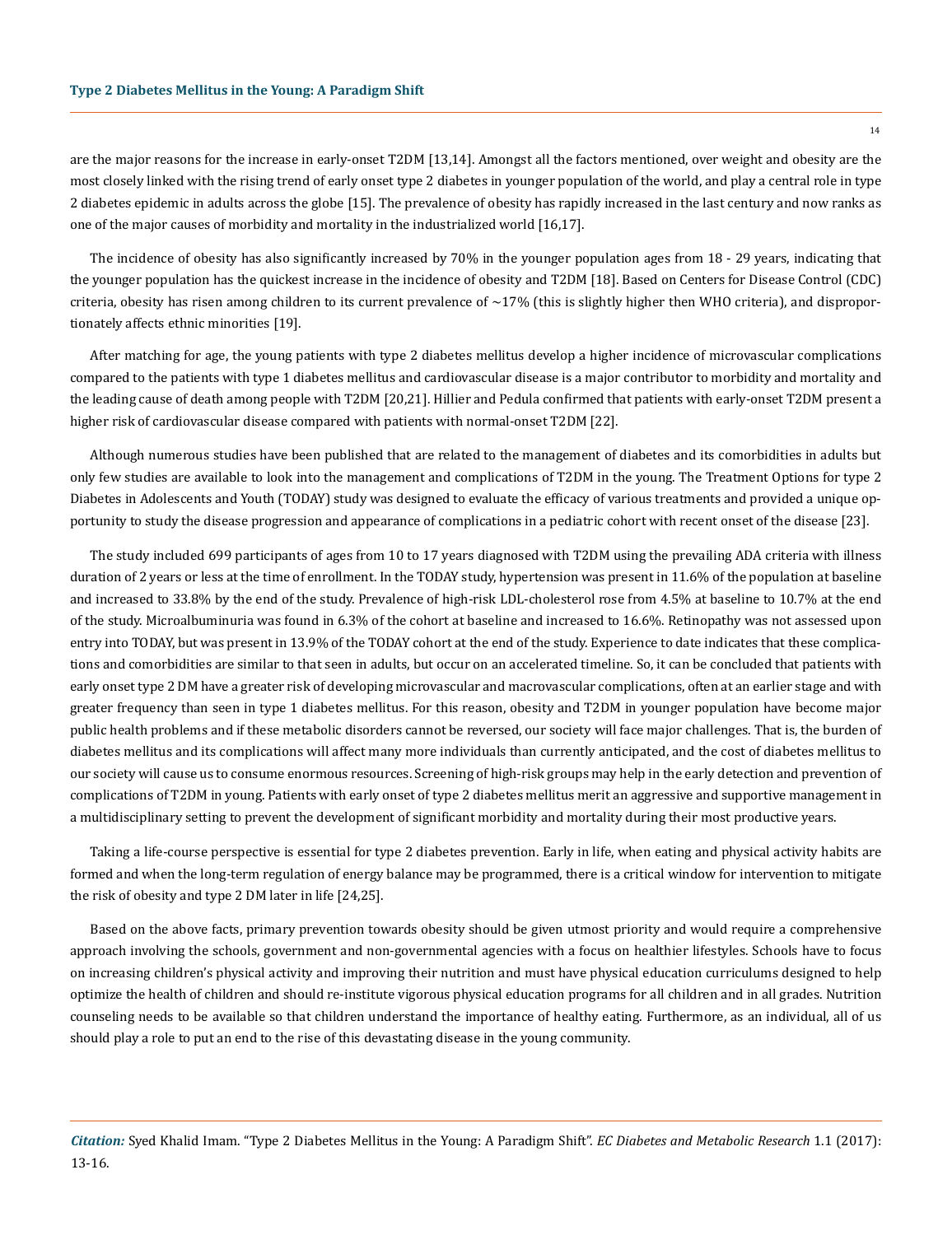## **Bibliography**

- 1. [NCD Risk Factor Collaboration \(NCD-RisC\). "Worldwide trends in diabetes since 1980: a pooled analysis of 751 population-based](https://www.ncbi.nlm.nih.gov/pubmed/27061677)  [studies with 4.4 million participants".](https://www.ncbi.nlm.nih.gov/pubmed/27061677) *Lancet* 387.10027 (2016): 1513-1530.
- 2. Hui Yu., *et al*[. "Initiating Characteristics of Early-onset Type 2 Diabetes Mellitus in Chinese Patients".](https://www.ncbi.nlm.nih.gov/pubmed/26996471) *Chinese Medical Journal* 129.7 [\(2016\): 778-784.](https://www.ncbi.nlm.nih.gov/pubmed/26996471)
- 3. Dabelea D., *et al*[. "Incidence of diabetes in youth in the United States".](https://www.ncbi.nlm.nih.gov/pubmed/17595272) *Journal of the American Medical Association* 297.24 (2007): [2716-2724.](https://www.ncbi.nlm.nih.gov/pubmed/17595272)
- 4. D'Adamo E., *et al*[. "Central role of fatty liver in the pathogenesis of insulin resistance in obese adolescents".](https://www.ncbi.nlm.nih.gov/pubmed/20668154) *Diabetes Care* 33.8 (2010): [1817-1822.](https://www.ncbi.nlm.nih.gov/pubmed/20668154)
- 5. Kitagawa T., *et al*[. "Increased incidence of non-insulin dependent diabetes mellitus among Japanese schoolchildren correlates with an](https://www.ncbi.nlm.nih.gov/pubmed/9492119)  [increased intake of animal protein and fat".](https://www.ncbi.nlm.nih.gov/pubmed/9492119) *Clinical Pediatrics (Phila)* 37.2 (1998): 111-115.
- 6. [Pinhas-Hamiel O and Zeitler P. "The global spread of type 2 diabetes mellitus in children and adolescents".](https://www.ncbi.nlm.nih.gov/pubmed/15870677) *Journal of Pediatrics* 146.5 [\(2005\): 693-700.](https://www.ncbi.nlm.nih.gov/pubmed/15870677)
- 7. Grinstein G., *et al*[. "Presentation and 5-year follow-up of type 2 diabetes mellitus in African-American and Caribbean-Hispanic ado](https://www.ncbi.nlm.nih.gov/pubmed/12931039)lescents". *[Hormone Research](https://www.ncbi.nlm.nih.gov/pubmed/12931039)* 60.3 (2003): 121-126.
- 8. Harron KL., *et al*[. "Rising rates of all types of diabetes in south Asian and non-South Asian children and young people aged 0-29 years](http://care.diabetesjournals.org/content/diacare/early/2011/01/28/dc10-1512.full.pdf) [in West Yorkshire, U.K 1991-2006".](http://care.diabetesjournals.org/content/diacare/early/2011/01/28/dc10-1512.full.pdf) *Diabetes Care* 34 (2011): 652-654.
- 9. [Song SH and Hardisty CA. "Early onset type 2 diabetes mellitus: A harbinger for complications in later years Clinical observation](https://www.ncbi.nlm.nih.gov/pubmed/19734298)  [from a secondary care cohort".](https://www.ncbi.nlm.nih.gov/pubmed/19734298) *QJM* 102.11 (2009): 799-806.
- 10. Tulloch-Reid MK., *et al*[. "Clinical and laboratory features of youth onset type 2 diabetes in Jamaica".](https://www.ncbi.nlm.nih.gov/pubmed/21275116) *West Indian Medical Journal* 59.2 [\(2010\): 131-138.](https://www.ncbi.nlm.nih.gov/pubmed/21275116)
- 11. Praveen PA., *et al*[. "Registry of Youth Onset Diabetes in India \(YDR\): Rationale, Recruitment, and Current Status".](https://www.ncbi.nlm.nih.gov/pubmed/27179010) *Journal of Diabetes [Science and Technology](https://www.ncbi.nlm.nih.gov/pubmed/27179010)* 10.5 (2016): 1034-1041.
- 12. Mohan V., *et al*[. "Type 2 diabetes in Asian Indian youth".](https://www.ncbi.nlm.nih.gov/pubmed/17991130) *Pediatric Diabetes* 8.9 (2007): 28-34.
- 13. Hsia Y., *et al*[. "An increase in the prevalence of type 1 and 2 diabetes in children and adolescents: Results from prescription data from](https://www.ncbi.nlm.nih.gov/pubmed/19260863)  a UK general practice database". *[British Journal of Clinical Pharmacology](https://www.ncbi.nlm.nih.gov/pubmed/19260863)* 67.2 (2009): 242-249.
- 14. Shield JP., *et al*[. "Management and 1 year outcome for UK children with type 2 diabetes".](https://www.ncbi.nlm.nih.gov/pubmed/18838418) *Archives of Disease in Childhood* 94.3 (2009): [206-209.](https://www.ncbi.nlm.nih.gov/pubmed/18838418)
- 15. [D'Adamo E and Caprio S. "Type 2 diabetes in youth: epidemiology and pathophysiology".](https://www.ncbi.nlm.nih.gov/pubmed/21525449) *Diabetes Care* 34.2 (2011): S161-S165.
- 16. Ng M., *et al*[. "Global, regional, and national prevalence of overweight and obesity in children and adults during 1980-2013: a system](https://www.ncbi.nlm.nih.gov/pubmed/24880830)[atic analysis for the Global Burden of Disease Study 2013".](https://www.ncbi.nlm.nih.gov/pubmed/24880830) *Lancet* 384.9945 (2014): 766-781.
- 17. Calle EE., *et al*[. "Body-mass index and mortality in a prospective cohort of U.S. adults".](https://www.ncbi.nlm.nih.gov/pubmed/10511607) *New England Journal of Medicine* 341.15 (1999): [1097-1105.](https://www.ncbi.nlm.nih.gov/pubmed/10511607)
- 18. Mokdad AH., *et al*[. "The spread of the obesity epidemic in the United States, 1991-1998".](https://www.ncbi.nlm.nih.gov/pubmed/10546690) *Journal of the American Medical Association* [282.16 \(1999\): 1519-1522.](https://www.ncbi.nlm.nih.gov/pubmed/10546690)

*Citation:* Syed Khalid Imam. "Type 2 Diabetes Mellitus in the Young: A Paradigm Shift". *EC Diabetes and Metabolic Research* 1.1 (2017): 13-16.